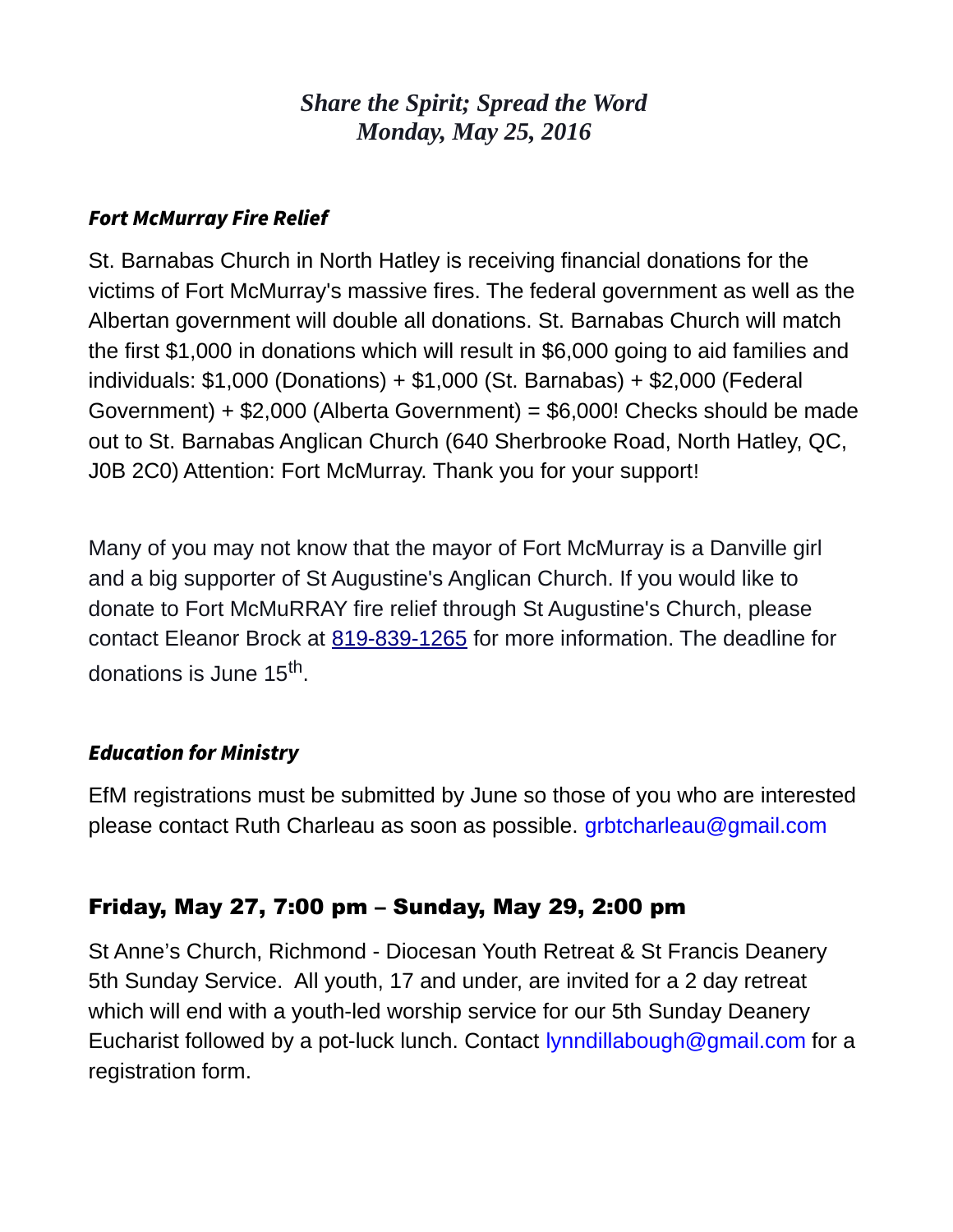# Sunday, May 29, 10:30 am - Fifth Sunday Deanery Service

St Anne's Church, Richmond (171 Principale Sud) - All churches in the deanery are invited to gather for Holy Eucharist followed by a pot-luck lunch. The presider will be Canon Lynn Dillabough and the guest preacher will be Lay Reader Erin Clarke. This service comes at the end of a diocesan youth retreat, and the youth will read the lessons and lead the prayers. Richmond is 20 minutes north of Sherbrooke on the 55. Take the Melbourne exit and turn left toward Richmond, right at the stop sign to cross the green bridge over the St Francis River, and then an immediate right on Principale. Please bring anything you like to the pot-luck. Coffee, tea, and juice will be provided by the congregation.

#### Saturday, June 4, 5:30 pm

St. George`s Church, Drummondville - Annual Feast of St. George mechoui. Beef, pork and lamb with all the fixings, including homemade desserts! Tickets are \$30 for adults, \$25 for seniors 65+, \$15 for students and \$10 for children 10. For more information please contact Katherine Archer at [819-472-8485](tel:819-472-8485) or revenge\_lives@hotmail.com

# Saturday, June 4, 9:30 am – 3:30 pm

Lennoxville - Pastoral Care Workshop. Everyone who is interested in caring for others is welcome at this all-day workshop. Please see the attached poster for more details and contact Lynn at lynndillabough@gmail.com or [819-239-](tel:819-239-6902) [6902](tel:819-239-6902) before June  $1<sup>st</sup>$  to register. Registration is required because lunch is provided. See attached poster.

#### Monday, June 6, 3:00 pm

Bury, St Paul's Rest Home - Service of Holy Communion. Canon Lynn Dillabough and Jane Bishop will preside at this short service of healing and prayer. All are welcome to come and join us, especially if you have a friend or relative who lives at the home.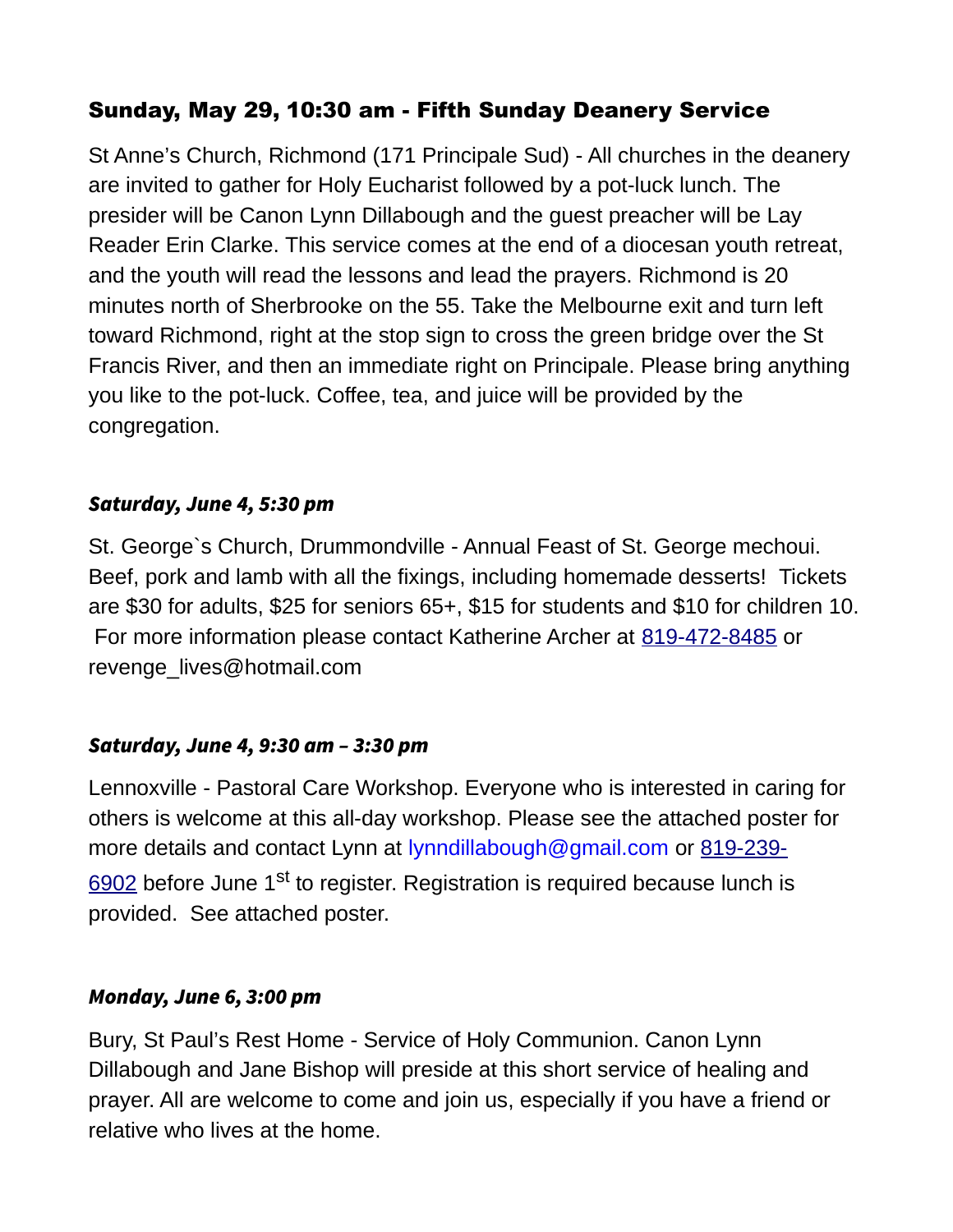#### Tuesday, June 7, 5:15 - 6:45 pm

Bury - Messy Church. All families with children 12 and under are invited to this year-end celebration at Messy Church. Our story, worship, and craft will focus on Jesus' encounter with the woman at the well and drinking the living water. Supper is provided. Please contact lynndillabough@gmail to let us know if you are coming.

# Wednesday, June  $8^{th} - 10:00 - 2:00$

EfM Retreat Day - All EfM graduates, along with the current  $3<sup>rd</sup>$  year participants are invited by Marilyn Mastine to her farm in Danville for a short retreat. Theological reflection, followed by a pot-luck lunch, worship and singing will be the order of the day surrounded by her beautiful farm and gardens. Marilyn will make rolls and dessert. Please contact her at m.mastine@hotmail.com to let her know that you are coming and what you will bring.

# Thursday, June 9

Danville - Messy Church. All families with children 12 and under are invited to this year-end celebration at Messy Church. Our story, worship, and craft will focus on Jesus' encounter with the woman at the well and drinking the living water. Supper is provided. Please contact m.mastine@hotmail.com or lynndillabough@gmail to let us know if you are coming.

# Thursday, June 16, 6:30 pm

St George's Church Hall, Lennoxville – Semi-annual meeting of the Deanery New Ministry Model churches. Layreaders, wardens and treasurers should attend, but all members are invited to participate. Discussion will focus on the churches in the new model, but members of all of the deanery churches are welcome.